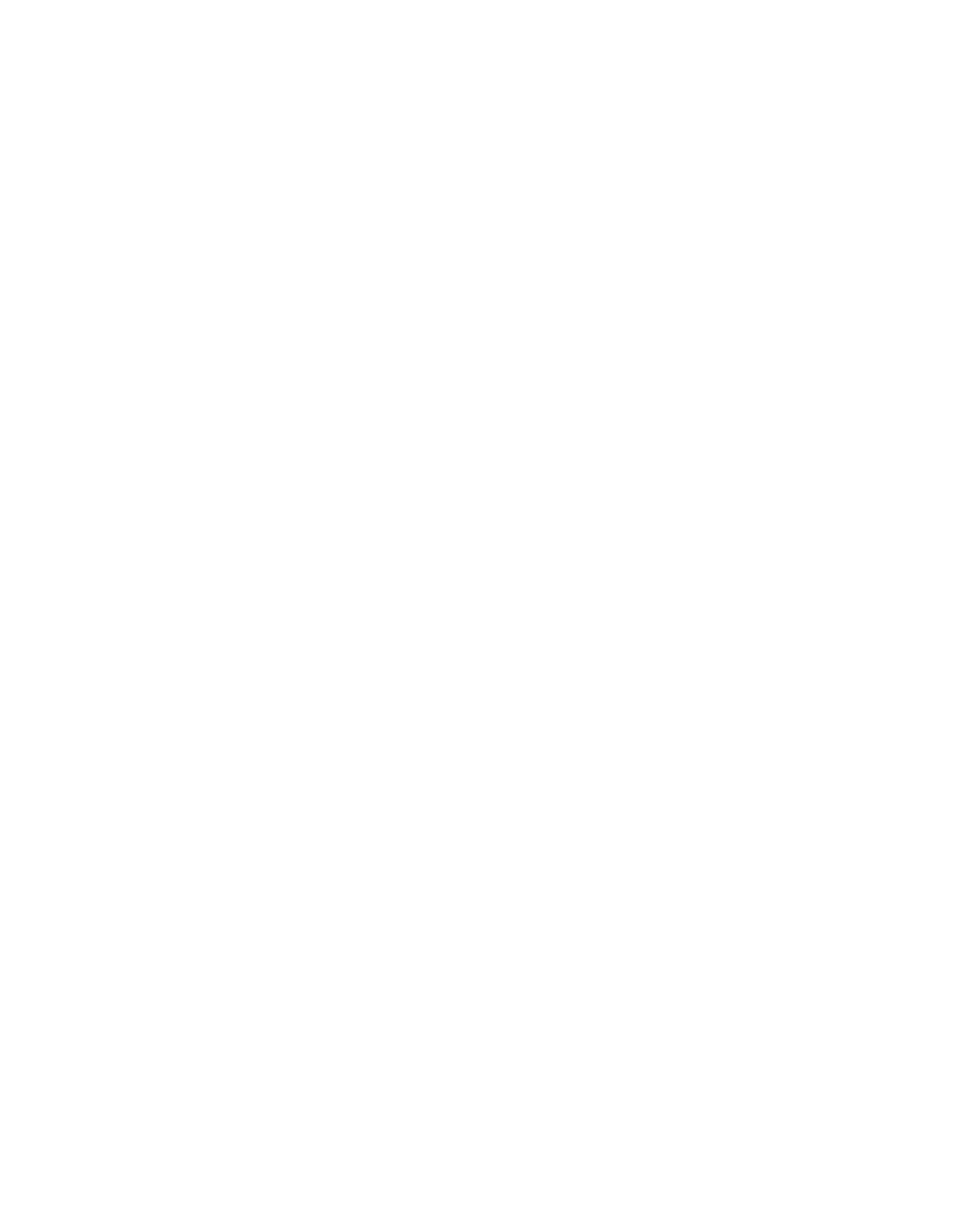# **SECTION 16151 VERTICAL HOLLOWSHAFT ELECTRIC MOTORS**

## <span id="page-2-0"></span>**PART 1 - GENERAL**

#### <span id="page-2-1"></span>**1.01 SCOPE**

- A. This section specifies the electrical requirements for vertical hollowshaft (VHS) squirrelcage induction motors. VHS motors shall be supplied by the manufacturer of the driven equipment as specified in this section, Specification Section 16150, and specifically outlined in the equipment sections of these Specifications. The requirements of the individual driven equipment sections are equally applicable to the work specified herein. Where conflict exists, the individual equipment sections shall take precedence.
- B. Contractor shall furnish and install VHS motors, accessories, and appurtenances as specified herein, as specified in Section 16150, and in conformance with the individual specifications of driven equipment, to provide a complete and operable installation, all in accordance with the requirements of the Contract Documents.
- C. The Contractor and equipment manufacturer shall be responsible for providing motors and controls sized in accordance with the requirements specified herein and in the individual equipment sections. Under no circumstances shall the nameplate rating of the motor be exceeded under the maximum design capacity of the equipment supplied. In addition, the motor service factor shall not be used for motor sizing.

#### <span id="page-2-2"></span>**1.02 SPECIFIC PROJECT REQUIREMENTS**

Specific project requirements are provided in Section 11936.1, Vertical Turbine Pumps (Custom) for rated horsepower and speed. Contractor shall coordinate the base dimensions of the pump discharge head assembly and the VHS driver prior to fabrication and delivery to project site.

#### <span id="page-2-3"></span>**1.03 RELATED SECTIONS**

- A. The Contract Documents are a single integrated document, and as such all Specification Sections apply. It is the responsibility of the Contractor and its subcontractors to review all sections and ensure a complete and coordinated project.
- B. Related Specification Sections include, but are not limited to, the following:
	- 1. Sections of the Specifications specifying VHS motor driven equipment.
	- 2. Section 11936 Vertical Turbine Pumps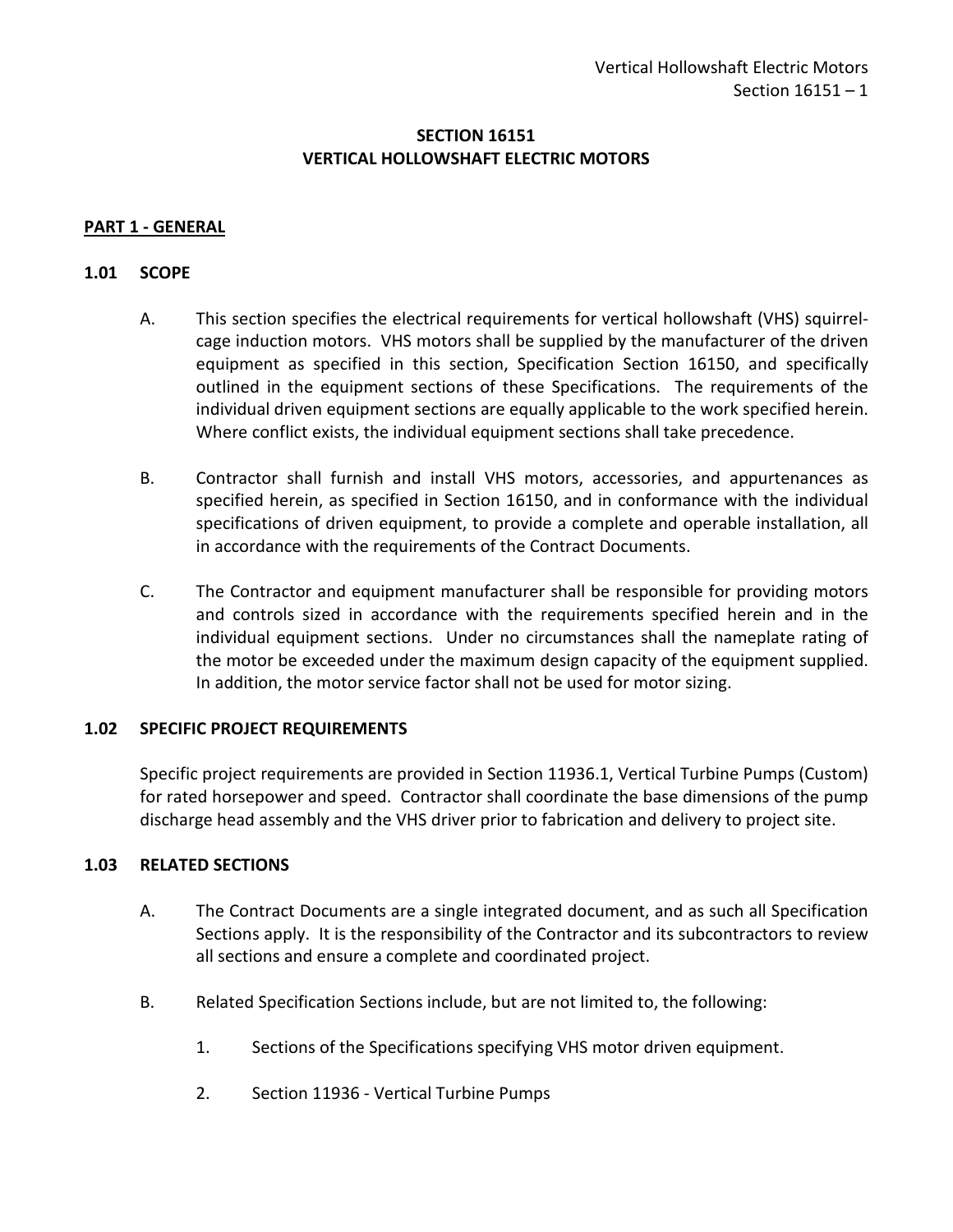- 3. Section 16010 General Electrical Requirements
- 4. Section 16050 Basic Electrical Materials and Methods
- 5. Section 16150 Induction Motors
- 6. Section 16160 Variable Frequency Drives
- 7. Section 16480 Motor Control Centers, Switchboards, and Panelboards
- 8. Section 17005 General Instrumentation and Control Components

## <span id="page-3-0"></span>**1.04 REFERENCE STANDARDS AND CODES**

All equipment and materials, including installation of same, shall meet or exceed the applicable requirements of the following standards and codes (latest edition):

#### A. American Bearing Manufacturer's Association (ABMA)

- 1. ABMA 9 Load Ratings and Fatigue Life for Ball Bearings
- 2. ABMA 11 Load Ratings and Fatigue Life for Roller Bearings
- B. Institute of Electrical and Electronics Engineers (IEEE)
	- 1. IEEE 43 Recommended Practice for Testing Insulation Resistance of Rotating Machinery
	- 2. IEEE 85 Test Procedure for Airborne Sound Measurements on Rotating Electric Machinery
	- 3. IEEE 112 Standard Test Procedure for Polyphase Induction Motors and **Generators**

# C. National Electrical Manufacturers Association (NEMA)

- 1. MG 1 Motors and Generators
- 2. MG 2 Safety Standard for Construction and Guide for Selection, Installation and Use of Electric Motors and Generators
- 3. MG 13 Frame Assignment for Alternating-Current Integral-Horsepower Induction Motors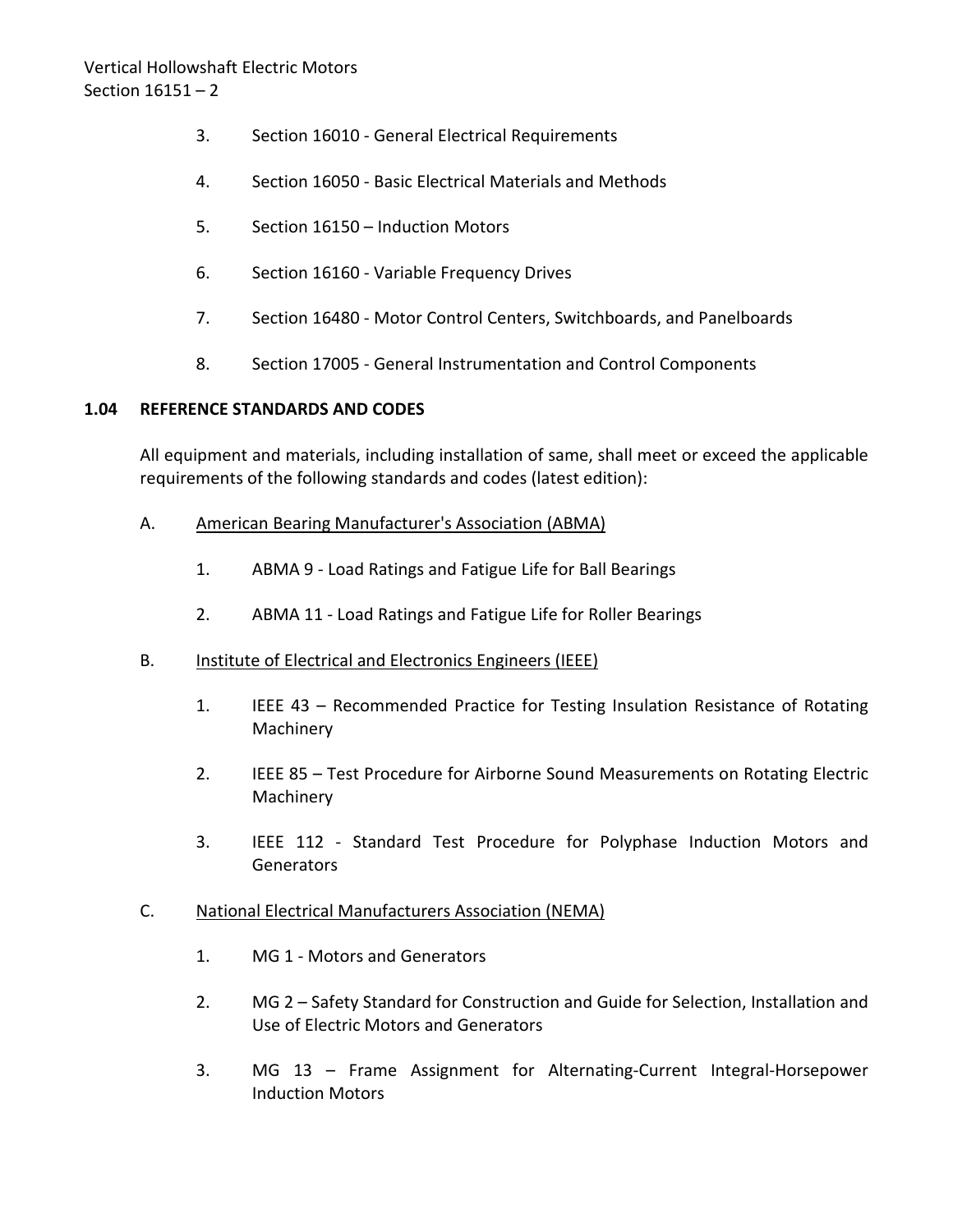#### D. National Fire Protection Association (NFPA)

1. NFPA 70 - National Electrical Code (NEC)

#### <span id="page-4-0"></span>**1.05 SUBMITTALS**

- A. Contractor shall prepare and submit complete Shop Drawings as specified in Section 16150.
- B. Contractor shall prepare and submit complete Operation and Maintenance Manuals as specified in Section 16150.

#### <span id="page-4-1"></span>**1.06 QUALITY ASSURANCE**

- A. All motors shall be UL listed and labeled.
- B. VHS motors shall be manufactured by U.S. Motors, Baldor, General Electric, or equal.
- C. VHS motors shall be provided with an extended warranty by the manufacturer against material and workmanship defects. The extended warranty shall be the manufacturer's standard policy, and shall be in addition to the Contractor's Contract warranty requirements.
	- 1. Premium efficient motors shall be warranted for 36 months.
	- 2. Inverter duty motor shall be warranted for 36 months.
	- 3. Severe duty motors shall be warranted for 60 months.

## <span id="page-4-2"></span>**PART 2 - PRODUCTS**

#### <span id="page-4-3"></span>**2.01 GENERAL REQUIREMENTS**

All VHS motors shall comply with NEMA MG 1. Motors shall be suitable for the starting method indicated on the Drawings. All motors shall be sized to carry continuously all loads which may be imposed by the driven equipment through their full range of operation.

A. Minimum Service Conditions (Unless Specified Otherwise)

Motors shall be capable of operating continuously and satisfactorily in ambient temperatures from minus 10°C (+14°F) to plus 50°C (+122°F) and at a maximum elevation of 3,300 feet.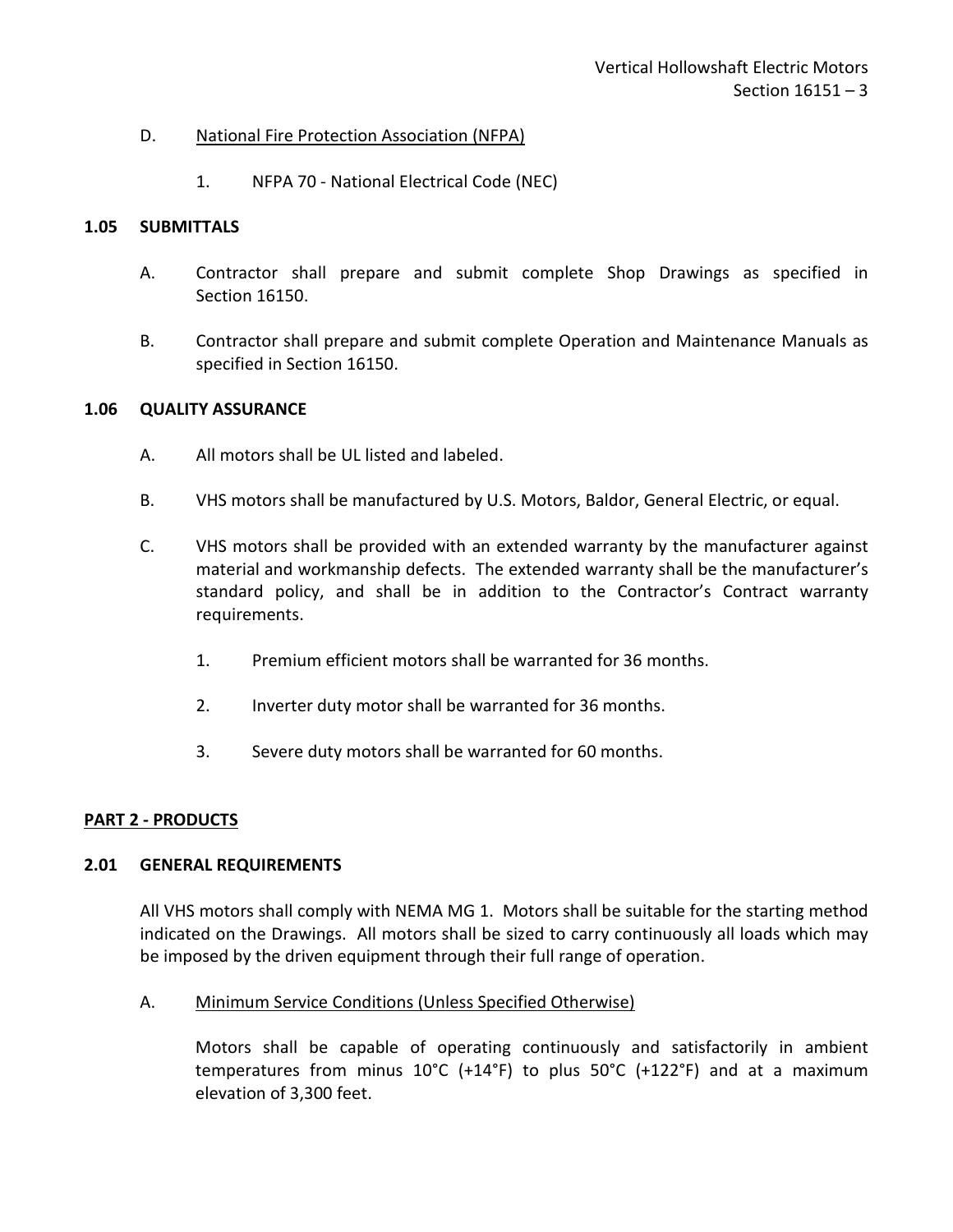# Vertical Hollowshaft Electric Motors Section 16151 – 4

## B. Minimum Requirements

Motors shall comply with all requirements specified in Section 16150, as applicable to VHS motors, except as modified herein.

# C. Special Service Conditions

- 1. Motors driven by Variable Frequency Drive (VFD) systems shall comply with the following:
	- a. Inverter duty rated and labeled.
	- b. Meeting the requirements of NEMA MG 1, Part 31 including winding insulation.
	- c. Satisfactory for operation with standard power feed conductors (no requirements for special cables).
	- d. Capable of operating continuously at 10% of full speed with variable torque.
	- e. Compatible with the VFD system to be supplied including peak output voltage and switching frequencies.
	- f. Motor bearings shall be protected from shaft current produced by common mode voltages and other electromagnetic interaction of the motor and VFD.
	- g. 30 hp and larger motors shall be provided with a shaft grounding device (ring) on the drive end.
	- h. 100 hp and larger motors shall be provided with insulated bearings and a shaft grounding device.
	- i. Sound pressure levels shall be limited to a maximum of 10 dB greater for motors used with PWM drives than for motor operation on sine wave power at a distance of 3 feet from any motor surface.
	- j. Rated for a service factor of 1.0.
	- k. Where the driven equipment specifications require torsional calculations and analyses, VHS motor manufacturer shall provide the driven equipment manufacturer with all necessary information and data for the proposed motor.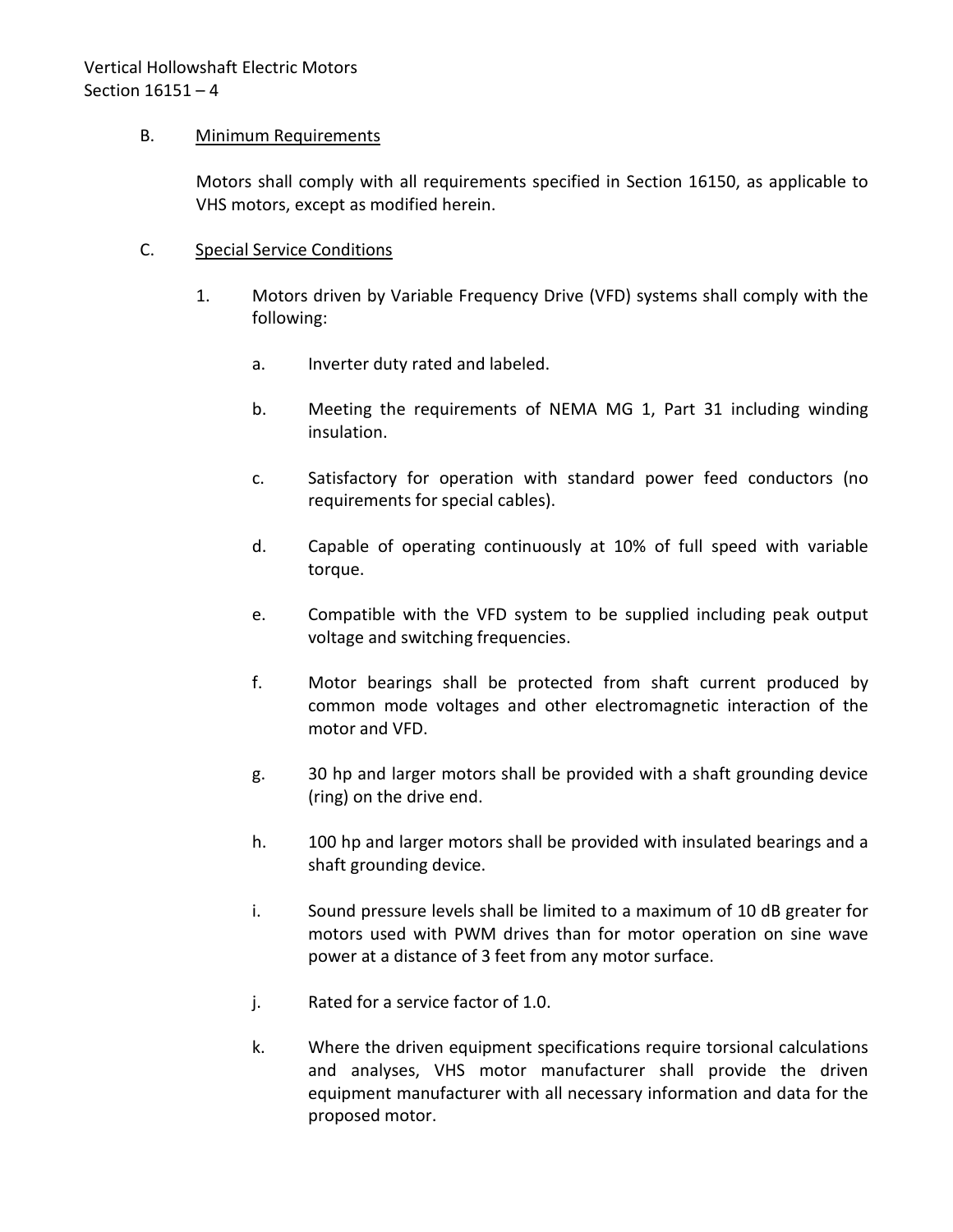- 2. Motors located in wet or corrosive areas shall be rated for severe duty. As a minimum, severe duty motors shall comply with the following:
	- a. Fan material shall be strong and durable, and shall be abrasion and corrosion resistant.
	- b. Enclosures shall be totally enclosed fan cooled (TEFC). Motor case construction shall be corrosion resistant cast iron, including one-piece frame, end shrouds, conduit box, and fan shroud.
	- c. External surfaces shall have a high bond heavy build double epoxy enamel finish. The finish shall provide maximum corrosion protection and withstand the effects of outdoor weathering including sunlight.
	- d. All hardware shall be constructed of stainless steel.
	- e. Permanent bearing isolators shall be installed on the shaft extension and fan ends.
	- f. Motors shall be designed and constructed to IEEE Standard 841.

## <span id="page-6-0"></span>**2.02 ELECTRICAL REQUIREMENTS**

Unless indicated otherwise on the Drawings, or specified otherwise in the individual equipment sections of the driven equipment, VHS motor electrical requirements shall be as follows:

## A. Voltage and Frequency

- 1. Motors shall be rated for 460 V, 3-phase, and 60 Hz power.
- 2. Motors shall operate successfully under running conditions at rated load with variation in the voltage or the frequency not exceeding the following conditions:
	- a.  $+/-10\%$  rated voltage at rated constant volts/hertz ratio, except for specific torque boost situations.
	- b. +/-5% rated frequency at rated constant volts/hertz ratio.
	- c. Motors shall operate successfully under running conditions at rated load and volts/hertz ratio when the voltage unbalance at the motor terminals does not exceed 1%.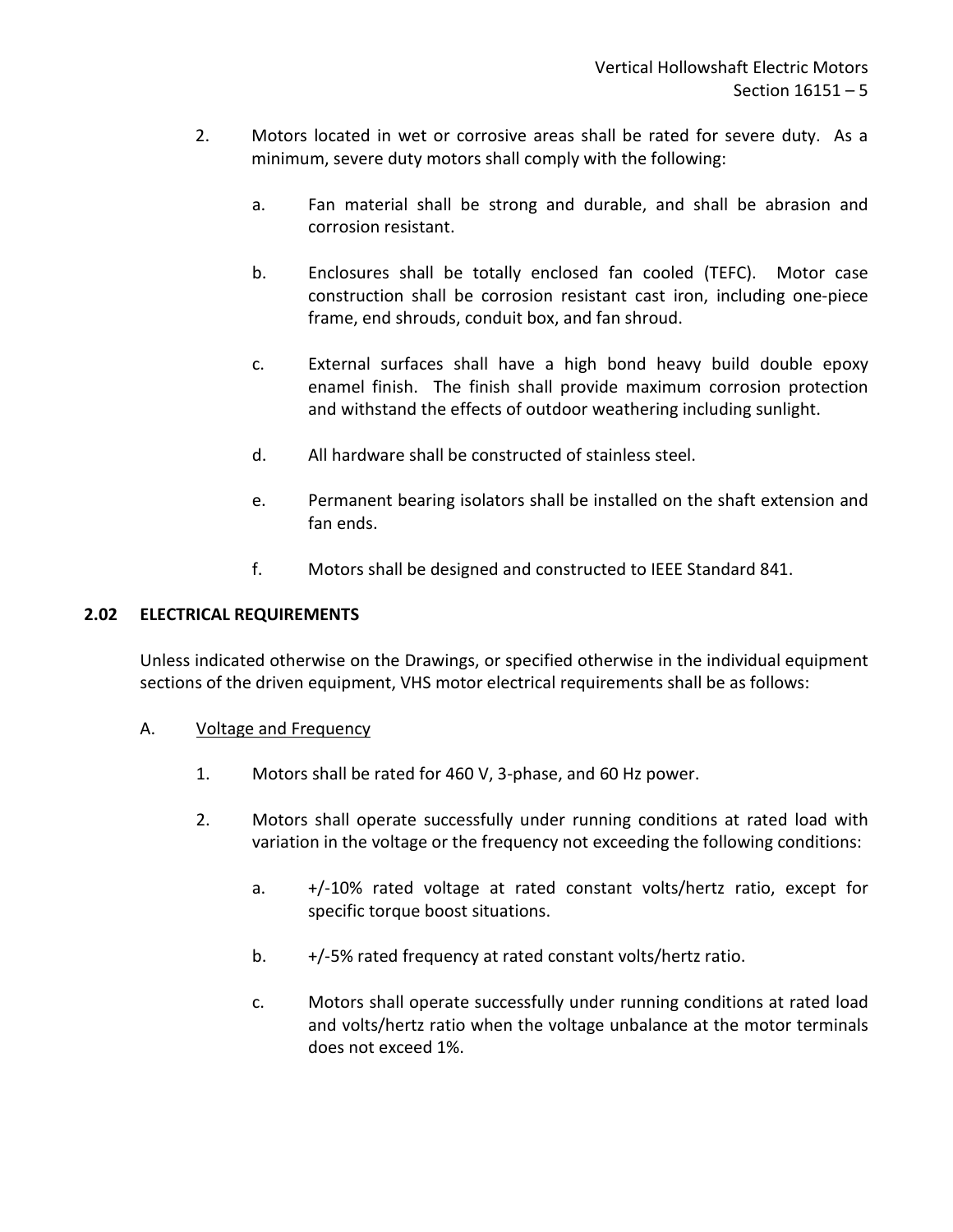## B. Operating Characteristics

With rated volts/hertz ratio applied under specified service conditions, motor performance shall be as follows for critical operating characteristics:

1. Torque

Motors shall meet or exceed the minimum locked rotor (starting) and breakdown torques specified in NEMA MG 1-12 for Design B for the rating specified when operating on sine wave power. Torque and slip characteristics shall be as recommended by the manufacturer of the driven equipment and as specified.

2. Current

Locked rotor currents shall not exceed NEMA Design B values.

3. Efficiency

Unless specified otherwise, all motors shall be premium efficiency in accordance with NEMA MG 1. Motor efficiency will be determined according to NEMA MG 1-12, IEEE Test Procedure 112 Method B, using accuracy improvement by segregated loss determination including stray load loss measurements.

4. Temperature Rise

Temperature rise above the specified maximum ambient temperature, for each of the various parts of the motor, shall not exceed the values indicated in NEMA MG 1-12.

5. Time Rating

All motors shall be rated for continuous duty.

C. Service Factor

All motors shall be rated for a 1.15 service factor on sine wave power, unless specified otherwise. Service factor shall not be used for motor sizing.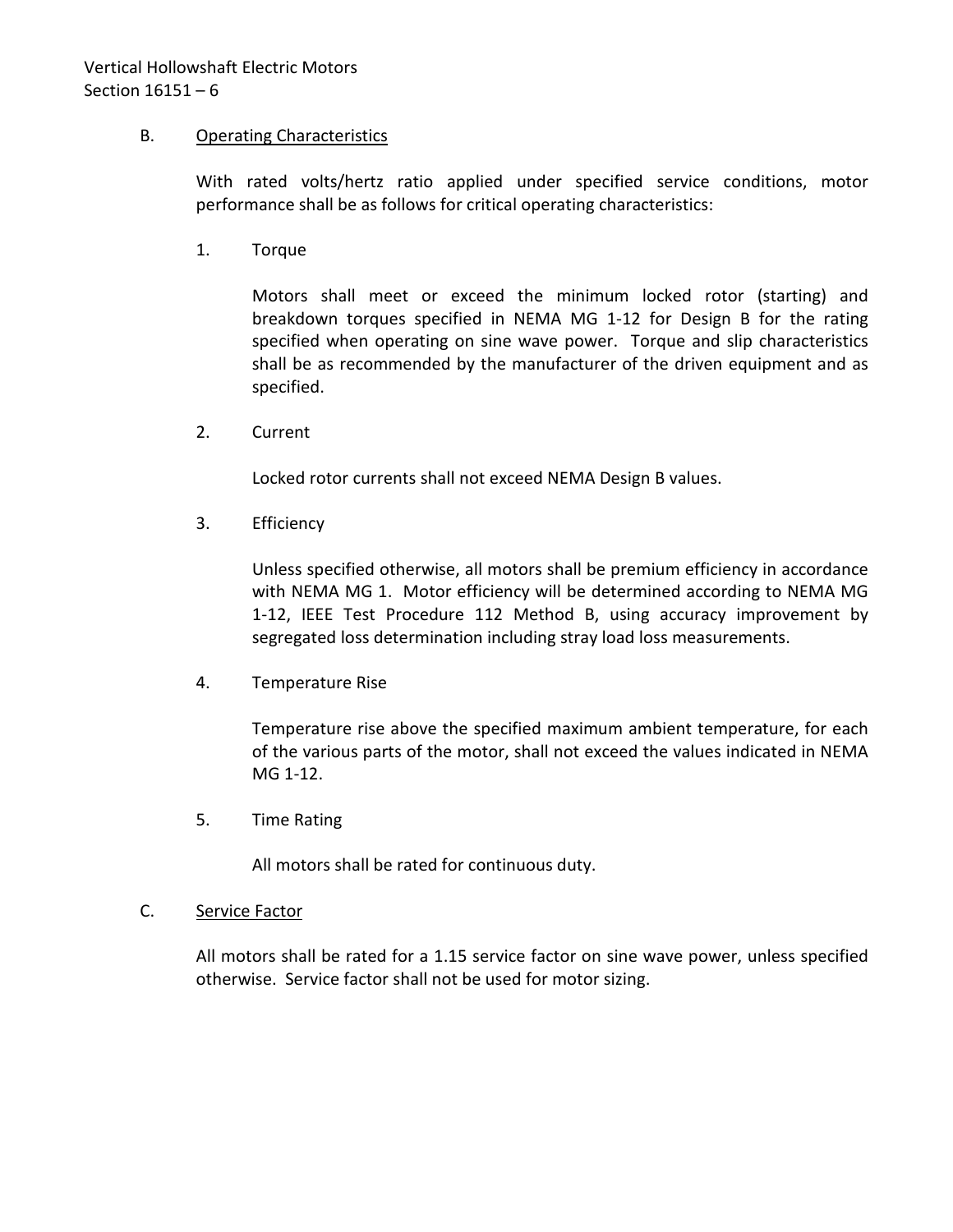# D. **Insulation**

- 1. Motors shall be designed for a Class B temperature rise, and shall be provided with Class F insulation systems per NEMA MG 1. Insulation system shall be resistant to attack from moisture, acids, alkalis, and mechanical or thermal shock. Motor insulation and related components shall be constructed of nonwicking, non-hydroscopic materials. As a minimum, motors shall be furnished with two dips and bakes in 100% solids, polyester or epoxy resin.
- 2. Motors constructed in NEMA frames 320 and larger, shall be provided with winding insulations that are vacuum pressure impregnated (VPI) with 100% solids, polyester or epoxy resin per approved manufacturer's standards. VHS motors installed indoors shall be furnished with one VPI cycle of 100% solid resins. VHS motors installed outdoors shall be furnished with two VPI cycles of 100% solid resins to provide moisture-resistant windings.

## <span id="page-8-0"></span>**2.03 MECHANICAL REQUIREMENTS**

# A. Frame Sizes

Motor frame sizes shall be NEMA frame size designations for sizes 180 through 447. Motor frame sizes larger than NEMA frame designations shall be per approved motor manufacturers. NEMA frames shall be in accordance with NEMA MG 1.

## B. Enclosures

- 1. Enclosures for VHS motors shall be approved for the installation conditions, and as specified.
- 2. Unless specified otherwise, motor housings, motor frames, end shields, inner bearing caps, and fan covers shall be constructed of cast iron.
- 3. Unless specified otherwise in the individual equipment sections of the driven equipment, VHS motor enclosures shall be Open Drip-Proof (ODP) Weather Protected Type I, or Totally Enclosed Fan Cooled (TEFC).
- 4. Enclosures for severe duty VHS motors shall be TEFC.
- 5. All frames shall be provided with cast-in lifting lugs, unless cast-in lifting lugs are provided on the end shields.
- 6. Condensation drains shall be provided in the lowest point of the lower end shield.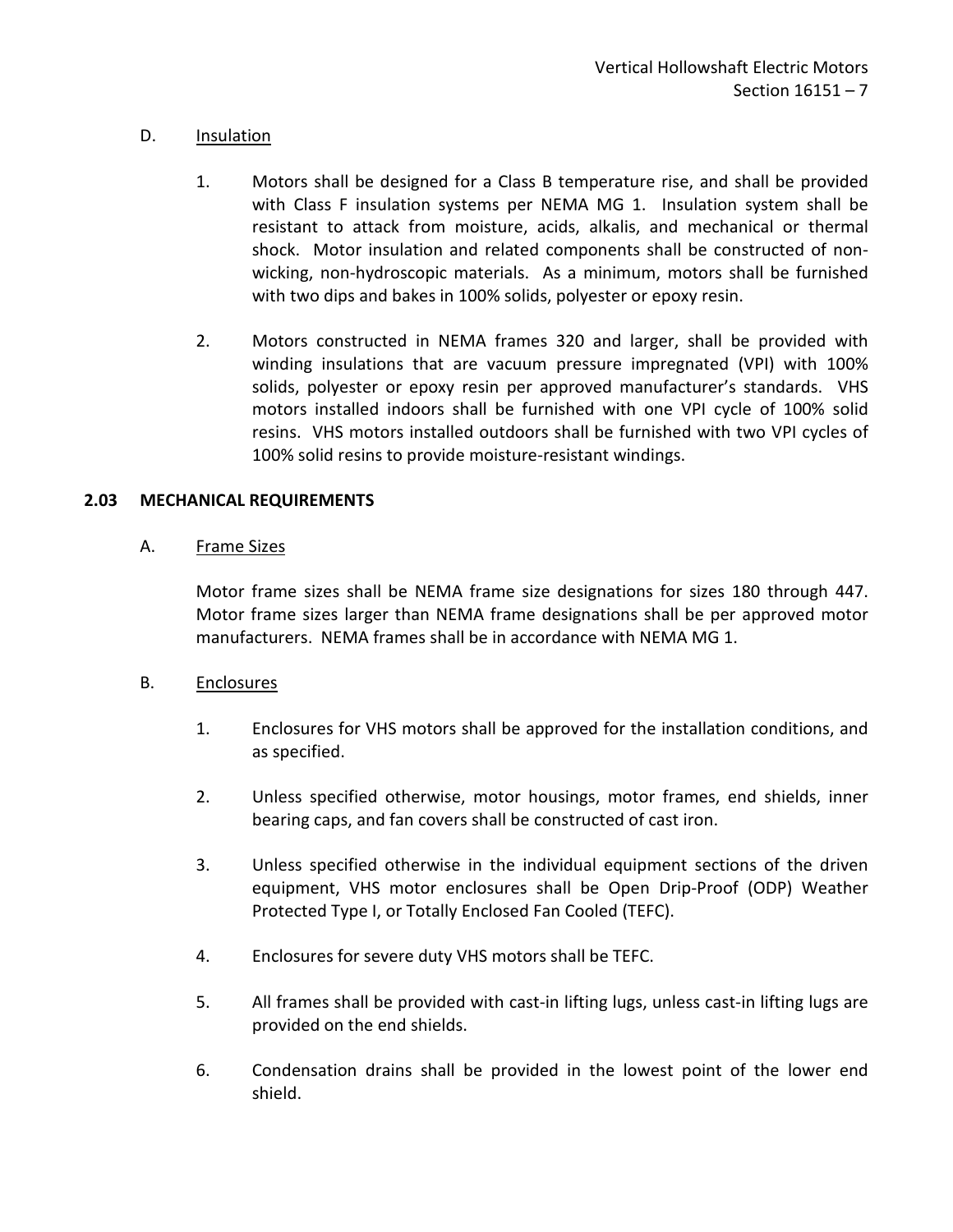# Vertical Hollowshaft Electric Motors Section 16151 – 8

# C. Windings and Winding Protection

Windings and winding protection shall be provided as specified in Section 16150.

- D. Bearings
	- 1. Provide bearings that are designed for the specified conditions under continuous operation, with proportions, mountings, and adjustments consistent with best modern practices for all applied radial and thrust loads at specified speeds. Bearings and lubrication shall be suitable for the specified ambient temperature and temperature rise.
	- 2. VHS motor bearings shall be capable of withstanding high thrust loads. VHS motor manufacturer shall design thrust bearings to carry upward or downward thrust that a pump or other driven equipment may impose during starting, shutdown, or during any other operation.
	- 3. Unless specified otherwise, bearings shall be rated for an L-10 life of 8,800 hours (minimum).
	- 4. Thrust Bearings
		- a. As a minimum, VHS motors shall be provided with an angular contact thrust bearing and ball type guide bearing.
		- b. Tandem angular contact thrust bearings or spherical roller type bearings shall be provided as required for extra high thrust applications.
		- c. Back-to-back angular contact bearings shall be provided where required for upward thrust protection.
		- d. Drive couplings shall be suitable for the thrust protection provided.
	- 5. Guide Bearings
		- a. Guide bearings shall be deep-groove ball type and shall be located at the bottom of the motor.
		- b. Guide bearings or bearing assemblies shall be provided with sufficient means for preventing the leakage of lubricant or the entrance of foreign matter along the shaft.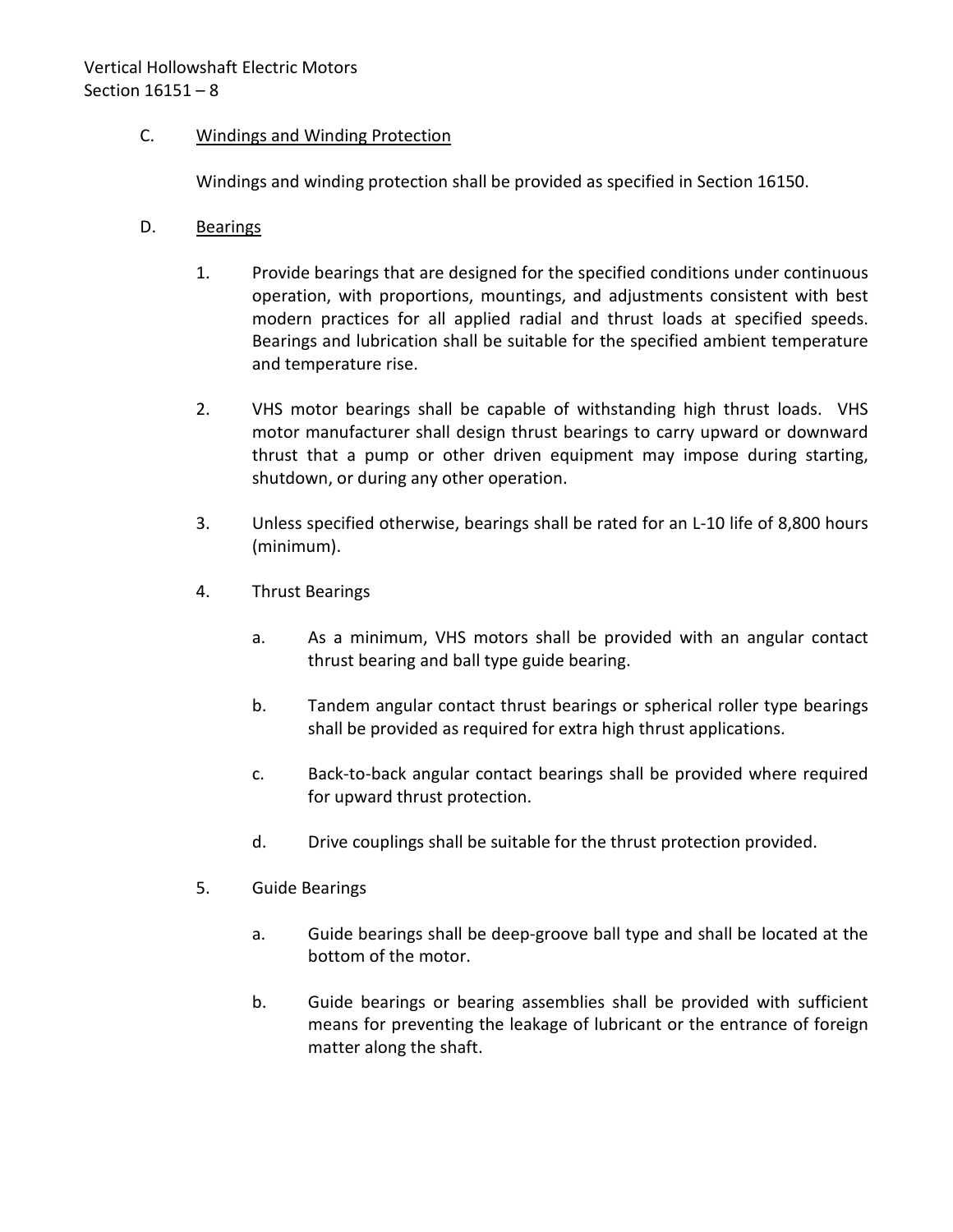# 6. Lubrication

- a. Thrust bearings shall be oil or grease lubricated. Oil lubricated bearings contained in an oil reservoir shall be provided with an oil sight level gauge and oil fill and drain openings with plugs.
- b. Guide bearings shall be grease lubricated.
- c. Grease lubricated bearings shall be provided with grease fittings and relief plugs extended to the outer periphery of the end shield to allow for in-service lubrication. Relief plugs shall be provided to protect against over lubrication.

# E. Steady Bushing

Unless specified otherwise, each VHS motor shall be provided with a steady bushing. Steady bushings shall be constructed of SAE 660 bearing bronze (or equivalent). Steady bushings shall be designed to eliminate shaft whip and provide the mechanical stability of a vertical solid shaft motor. Steady bushing selection and installation shall be coordinated with the manufacturer of the driven equipment.

## <span id="page-10-0"></span>**2.04 ACCESSORIES AND OPTIONS**

VHS motors shall be furnished with accessories and options specified in Section 16150, and the following:

## A. Non-Reversing Ratchet

When possible, provide non-reversing ratchets for VHS motors driving pumping equipment. Contractor shall coordinate with the pumping equipment manufacturer and VHS motor manufacturer to ensure it is suitable for the pumping application. Contractor is responsible for confirming the driven assembly inertial force does not exceed the capacity of the non-reversing ratchet. If non-reversing ratchet cannot resist the torque generated from inertial forces, then the motor and driven equipment shall be capable of withstanding reverse rotation without damaging the motor or driven equipment.

For inverter rated VHS motors operating with VFD systems, motor manufacturer shall ensure that the non-reversing ratchet will not interfere with motor operation at the minimum pumping unit speed, including causing a locked rotor or VFD tripping.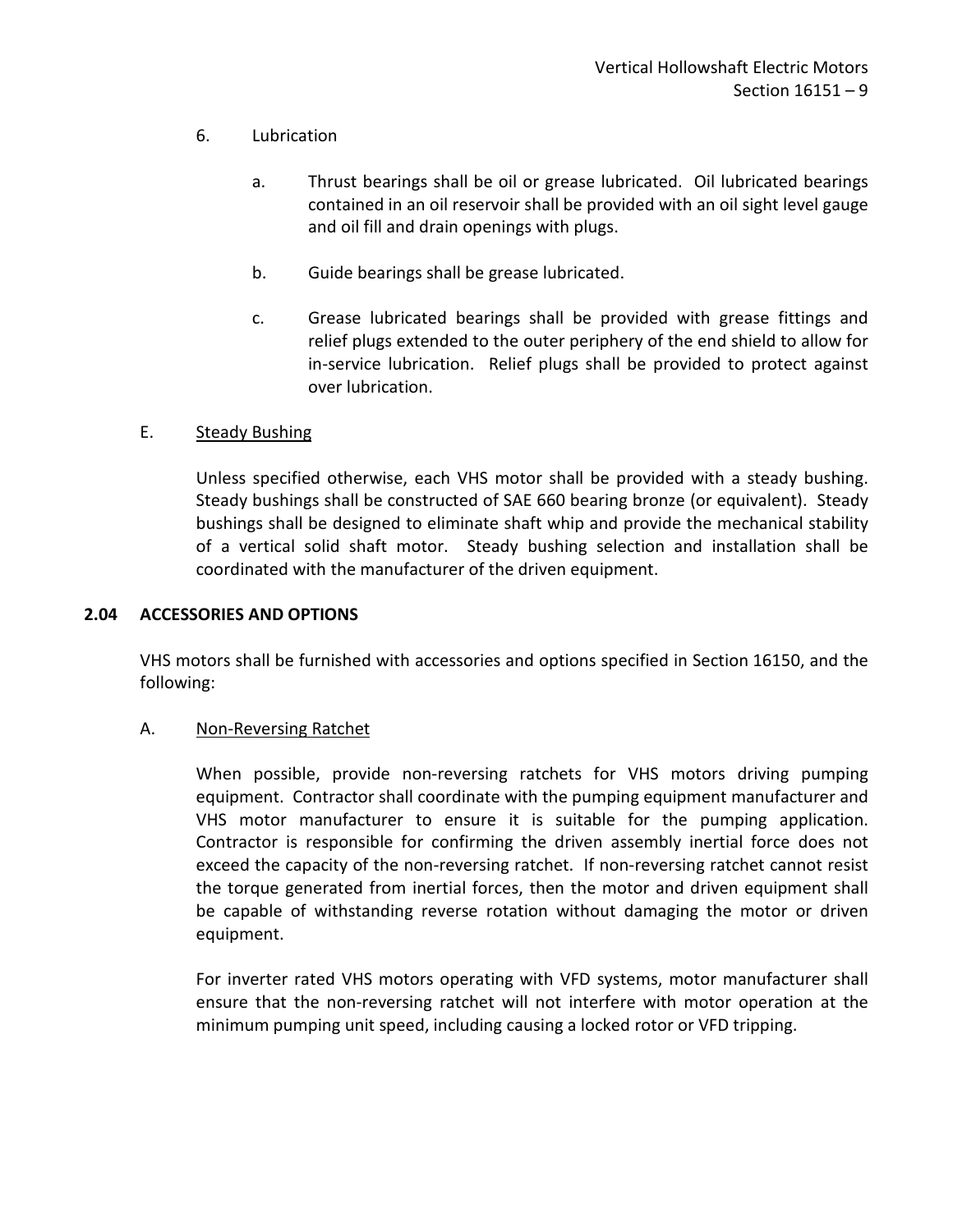# <span id="page-11-0"></span>**PART 3 - EXECUTION**

#### <span id="page-11-1"></span>**3.01 FACTORY TESTS**

A. All Motors Smaller than 100 hp

Motors shall be given a standard commercial test.

#### B. All Motors 100 hp and Larger

Motors shall be given complete tests including:

- 1. No load running current.
- 2. Locked rotor current.
- 3. Full load heat run.
- 4. High potential test.
- 5. Winding resistance.
- 6. Bearing inspection.
- 7. Locked and idle saturation curves.
- 8. Service factor heat run.
- 9. Percent slip.
- 10. Breakdown torque.
- 11. Locked rotor torque.
- 12. Efficiency at full, 3/4, and 1/2 load.
- 13. Power factor at full, 3/4, and 1/2 load.
- 14. Balance to 0.001 inches total amplitude.
- 15. Noise test.
- 16. All tests (except locked rotor current) shall be made at full voltage and rated frequency.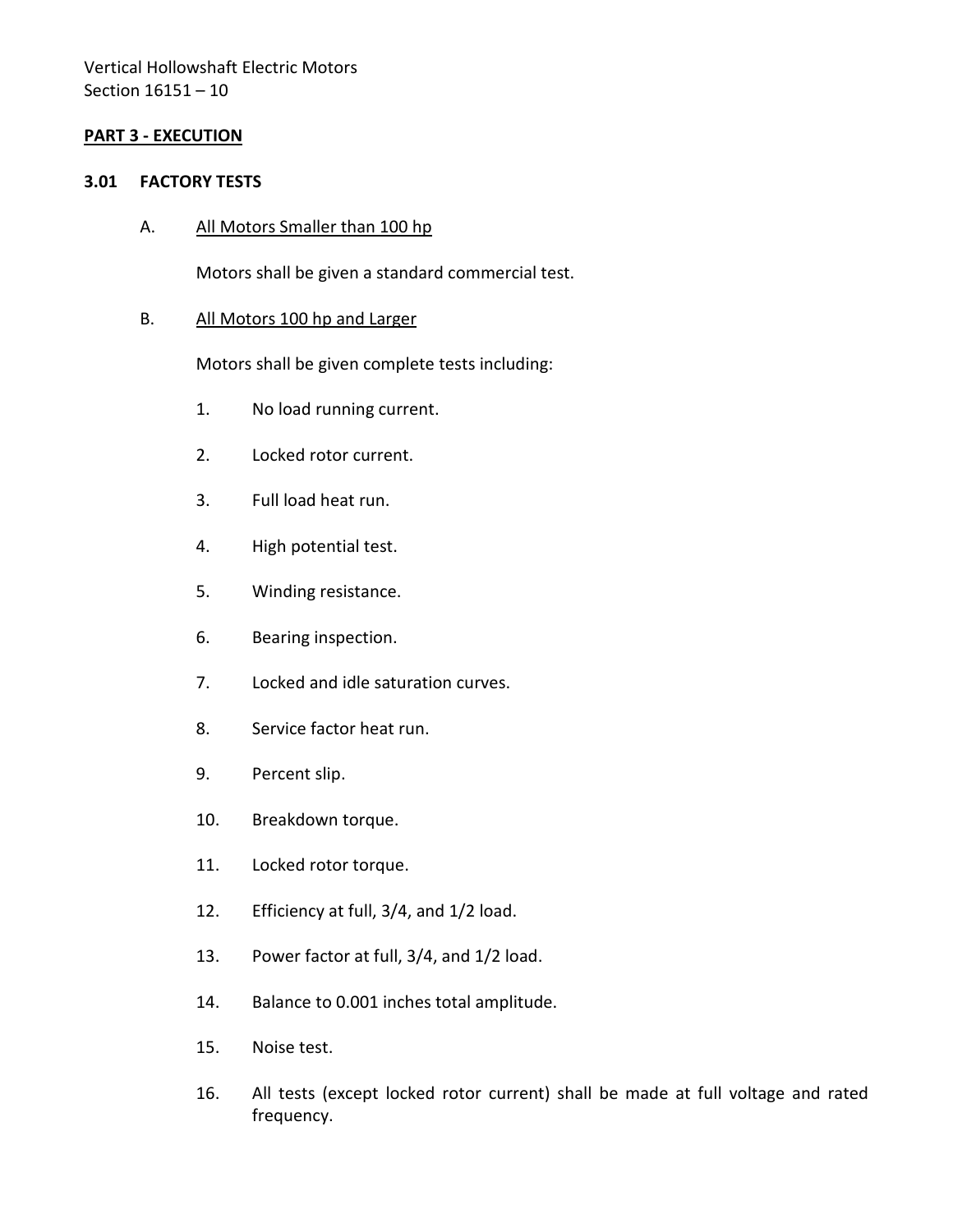#### <span id="page-12-0"></span>**3.02 DELIVERY, STORAGE, AND HANDLING**

- A. Contractor shall carefully inspect all motors at the time of delivery. Contractor shall notify the District in writing of any damage to the motor or motor components and accessories. Contractor shall repair or replace damaged motors to the satisfaction of the District, all at no additional cost to the District.
- B. Storage and handling of motors shall be in accordance with the manufacturer's written recommendations. Motors shall not be stored outdoors, and shall be protected from exposure to dirt, fumes, water, corrosive liquids and gases, and physical damage.
- C. Contractor shall make provisions to protect motors from moisture by temporary connection of motor space heaters or installation of temporary heating equipment. Motors shall be protected against condensation until permanent motor power is provided.
- D. Motor shafts shall be periodically rotated according to the manufacturer's instructions.

## <span id="page-12-1"></span>**3.03 INSTALLATION**

- A. Provide all the equipment installations and wiring installations, including connections as indicated on the Drawings, specified herein, and required.
- B. Assure proper fits for all equipment and materials in the spaces shown on the Drawings.
- C. Coordinate locations of all conduit stub-ups with actual locations of motor terminal boxes for power and motor auxiliary device connections.
- D. General Requirements
	- 1. Motors shall be installed in accordance with requirements of the individual driven equipment specifications, and in accordance with the manufacturer's recommendations.
	- 2. Provide the required wiring for motor power, including installation of motor connections in accordance with the motor manufacturer's requirements.
	- 3. Provide the required wiring for all control equipment that shall be furnished and installed by other sections of the Specifications.
	- 4. Provide the required wiring for heaters in the motor frames and the required controls to de-energize the heaters when the motors operate.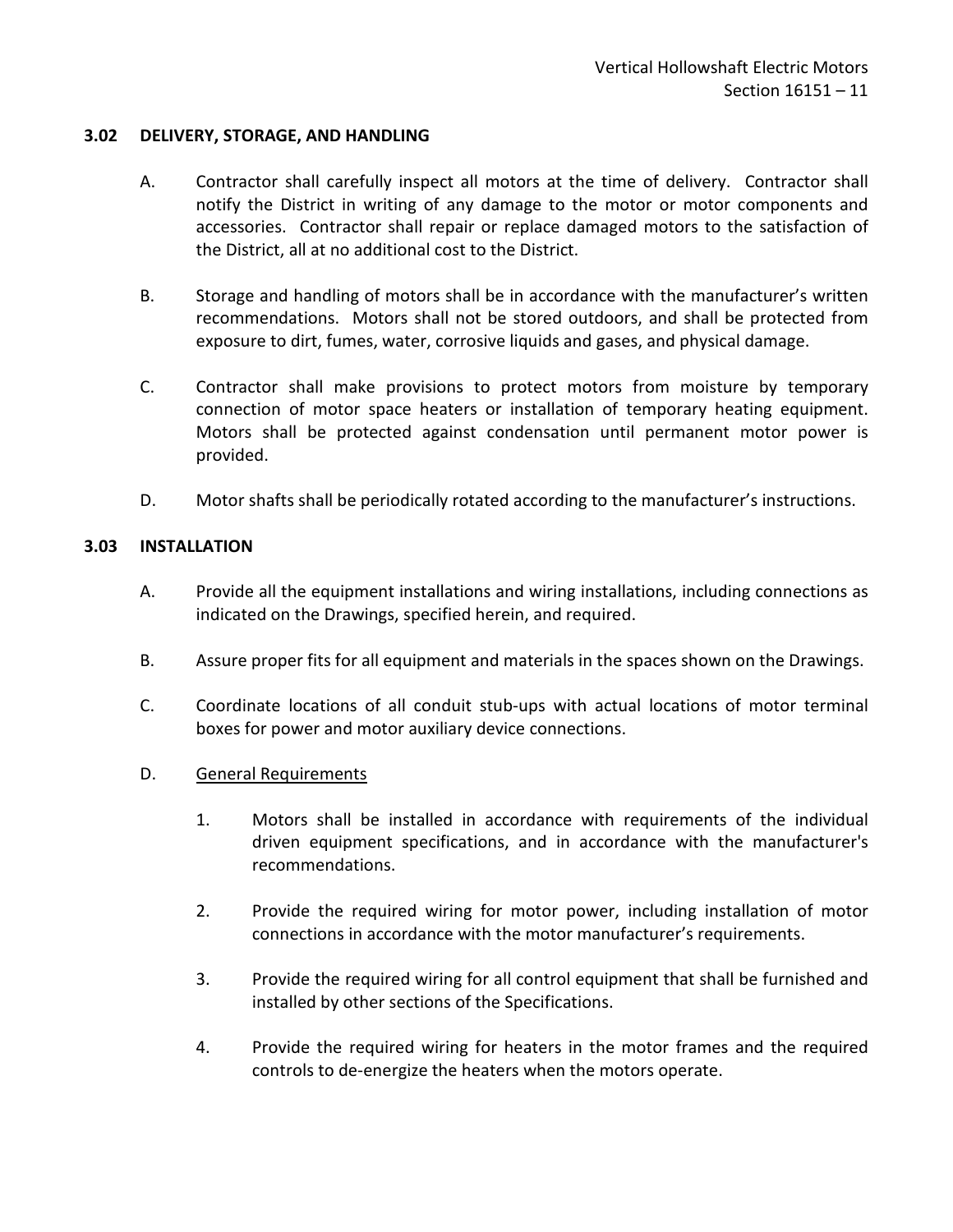- E. Install equipment local control stations on steel stanchions and building structures near their respective motors as shown on the Drawings.
- F. Provide power, control, alarm, and grounding installations for all motors as indicated on the Drawings and required.
- G. Connections of devices sensitive to electromagnetic interferences such as RTDs, thermistors, thermal protection switches, vibration sensors and other applicable instrumentation wiring shall be provided in accordance with the manufacturer's written instructions. Shielded conductors shall be provided and routed in dedicated conduits, all in separate conduits runs end to end.
- H. Align the motor shaft with driven equipment according to manufacturer's written instructions.
- I. Field damaged factory finish on equipment shall be touched-up with paint that is equal in quality and color to the original factory finish and in accordance with Section 09900.

## <span id="page-13-0"></span>**3.04 FIELD CHECKS AND TESTS**

- A. Field Checks
	- 1. Check power and accessory connections for all motors.
	- 2. Confirm correct rotation for all motors.
	- 3. Confirm that the motor and coupled load are properly aligned, rotate freely, and are not binding.
	- 4. Check all motors for correct clearances and proper installation of all safety guards and screens.
	- 5. Check all motors for correct lubrication and correct any identified deficiencies in accordance with the manufacturer's written instructions.
- B. Field Tests
	- 1. Contractor shall megger (1000 volts, DC) each motor winding before energizing the motor. If the insulation resistance is found to be low, Contractor shall notify the District and shall not energize the motor. Insulation resistance shall be measured after one (1) minute of megger test run, and all readings shall be recorded.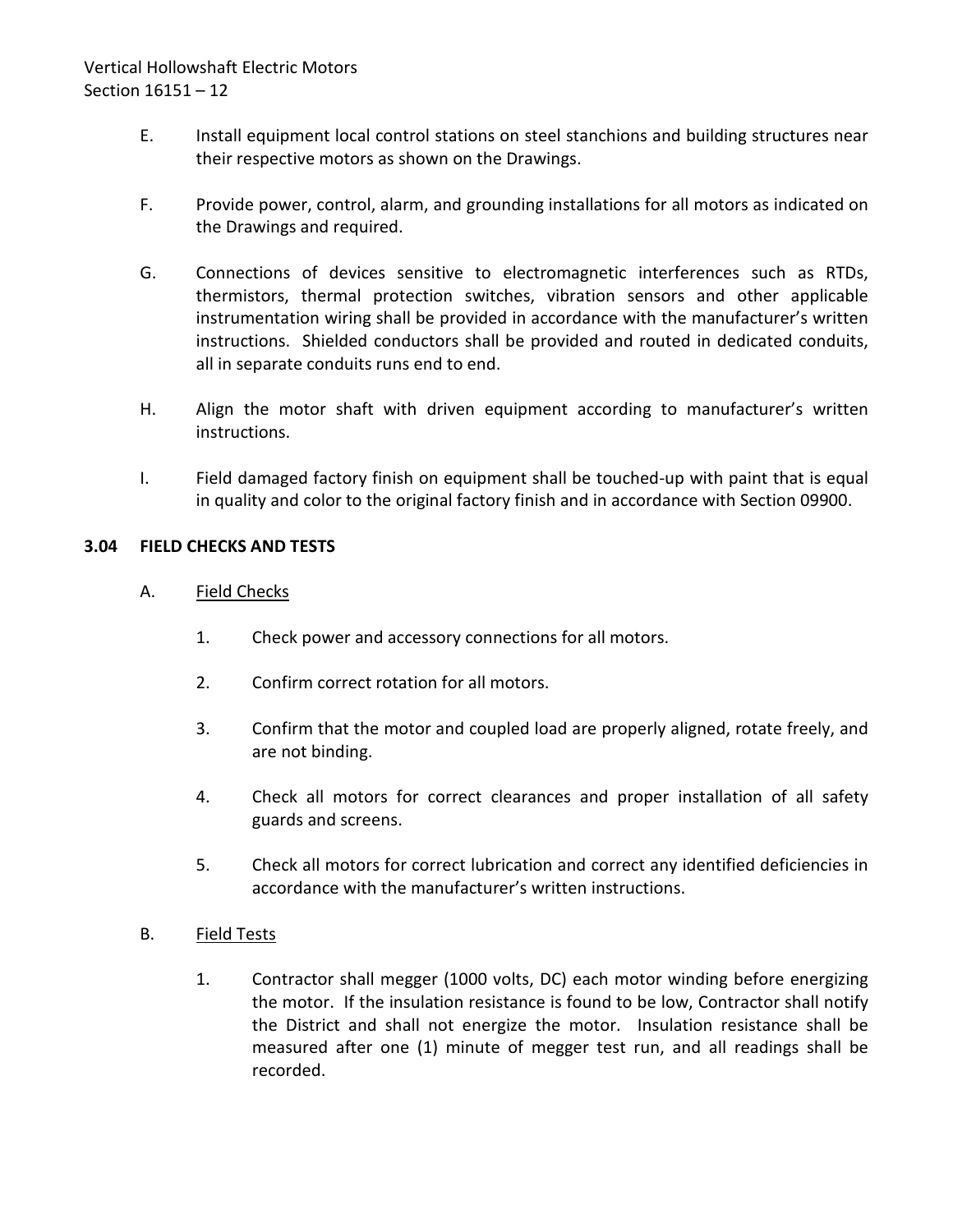2. Operating tests shall be performed on the motor driven equipment to observe that motors start, run, and stop satisfactorily. Contractor shall submit field data to the District. The data shall indicate the full load current for each motor, and current rating for the overload relay in each motor starter and controller.

# **END OF SECTION 16151**